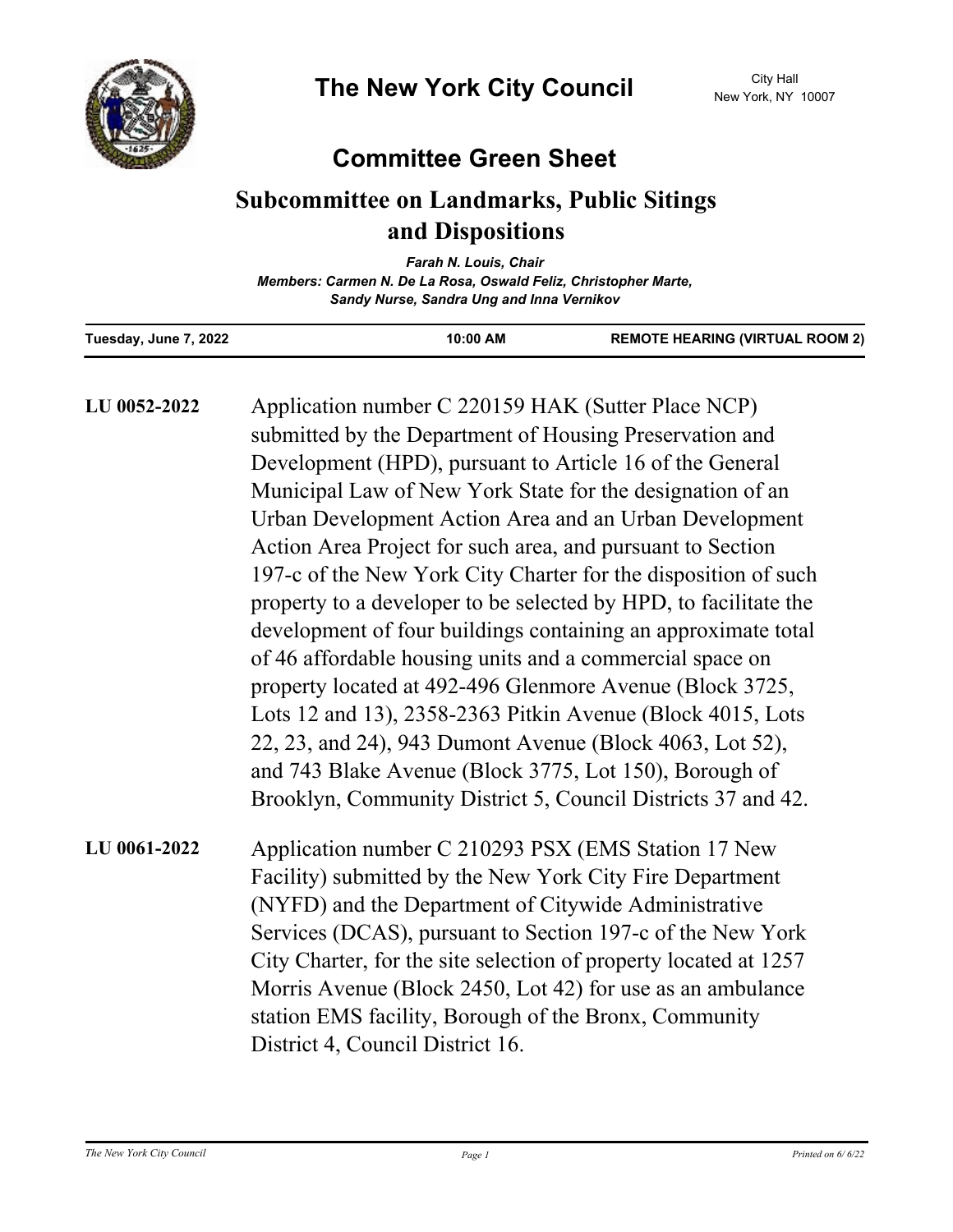| LU 0062-2022 | Application number C 210294 ZSX (EMS Station 17 New<br>Facility) submitted by the New York City Fire Department<br>(FDNY) and the Department of Citywide Administrative<br>Services (DCAS), pursuant to Sections 197-c and 201 of the<br>New York City Charter for the grant of a special permit<br>pursuant to Section 74-67 of the Zoning Resolution to allow a<br>FDNY Emergency Medical Service (EMS) Station use to be<br>located in a residence district, in connection with a proposed<br>2-story EMS station building, on property located at 1257<br>Morris Avenue (Block 2450, Lot 42), in an R7-1 District,<br>Borough of the Bronx, Community District 4, Council District<br>16. |
|--------------|-----------------------------------------------------------------------------------------------------------------------------------------------------------------------------------------------------------------------------------------------------------------------------------------------------------------------------------------------------------------------------------------------------------------------------------------------------------------------------------------------------------------------------------------------------------------------------------------------------------------------------------------------------------------------------------------------|
| LU 0067-2022 | Application number C 220232 ZMQ (Resilient Edgemere<br>Community Initiative) submitted by the Department of<br>Housing Preservation and Development (HPD), pursuant to<br>Sections 197-c and 201 of the New York City Charter for an<br>amendment of the Zoning Map, Section Nos. 30c and 31a,<br>eliminating from within an existing R4 District a C1-2 District;<br>eliminating from within an existing R4 District, a C2-2<br>District; eliminating from within an existing R5 District a<br>C1-2: changing from an R4 District to an R3A District;                                                                                                                                        |
|              | changing from an R4-1 District to an R3A District; changing<br>from an R4 District to an R4-1 District; changing from an R4<br>District to an R6A District; changing from an R5 District to an<br>R6A District; changing from a C8-1 District to an R6A<br>District; changing from a C3 District to an C3A District;<br>establishing within an existing R4 District a C2-4 District;<br>establishing within a proposed R6A District a C2-4 District;<br>establishing a Special Coastal Risk District (CR), Borough of<br>Queens, Community District 14, Council District 31.                                                                                                                  |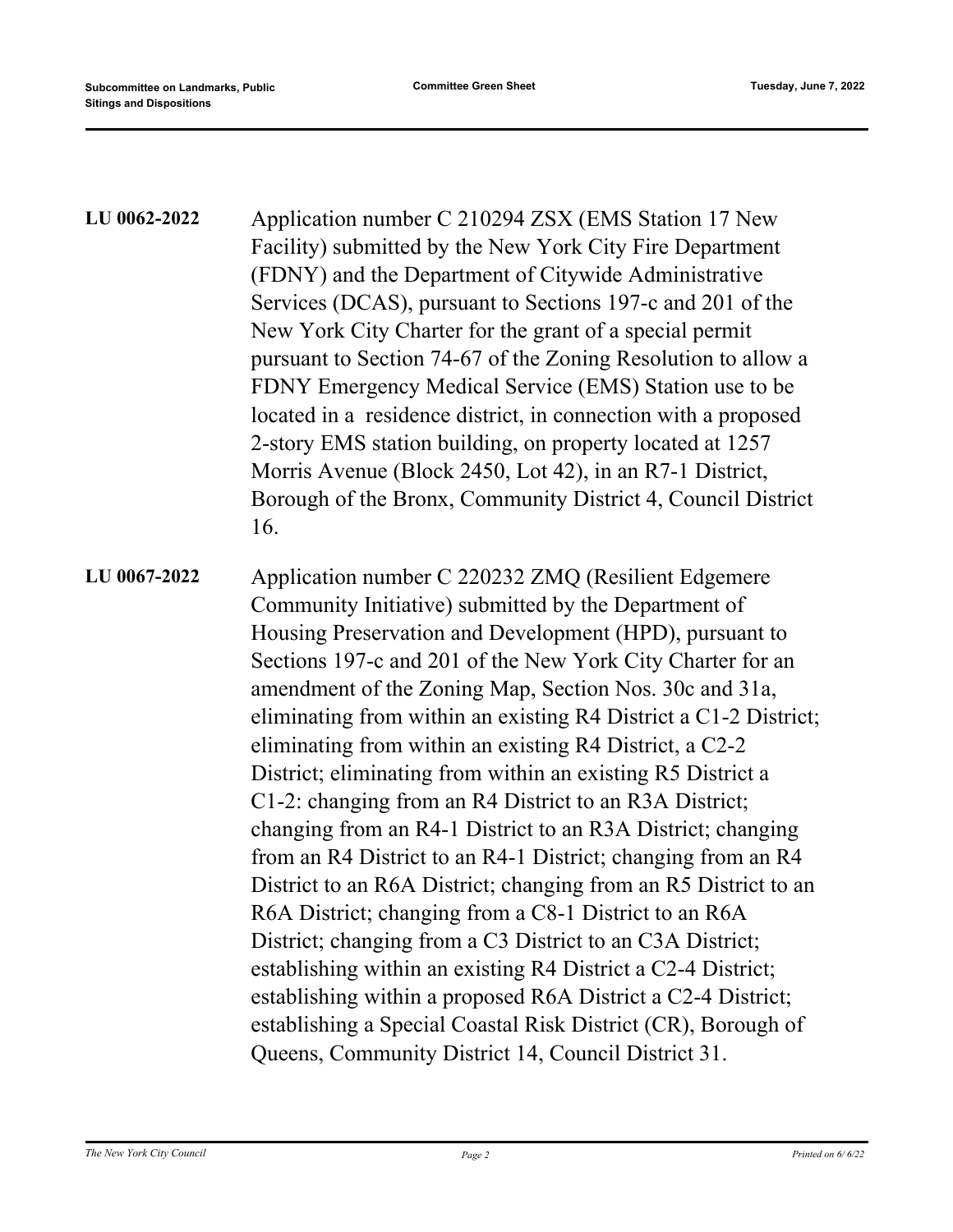| LU 0068-2022 | Application number N 220233 ZRQ (Resilient Edgemere<br>Community Initiative) submitted by the Department of<br>Housing Preservation and Development, pursuant to Section<br>201 of the New York City Charter, for an amendment of the<br>Zoning Resolution of the City of New York, modifying Article<br>XIII, Chapter 7 (Special Coastal Risk District) to establish the<br>Edgemere Special Coastal Risk District, and modifying<br>APPENDIX F to establish Mandatory Inclusionary Housing<br>areas, Borough of Queens, Community District 14, Council<br>District 31.                                                                                                                                                                                                                                                           |
|--------------|------------------------------------------------------------------------------------------------------------------------------------------------------------------------------------------------------------------------------------------------------------------------------------------------------------------------------------------------------------------------------------------------------------------------------------------------------------------------------------------------------------------------------------------------------------------------------------------------------------------------------------------------------------------------------------------------------------------------------------------------------------------------------------------------------------------------------------|
| LU 0069-2022 | Application number C 220235 PPQ (Resilient Edgemere<br>Community Initiative) submitted by the Department of<br>Housing Preservation and Development (HPD) pursuant to<br>Section 197-c of the New York City Charter, for the<br>disposition of city owned properties for uses identified in the<br>Edgemere Urban Renewal Plan, Borough of Queens,<br>Community District 14, Council District 31.                                                                                                                                                                                                                                                                                                                                                                                                                                  |
| LU 0070-2022 | Application number C 220236 HAQ (Resilient Edgemere<br>Community Initiative) submitted by the Department of<br>Housing Preservation and Development (HPD), pursuant to<br>Article 16 of the General Municipal Law of New York State<br>for the designation of an Urban Development Action Area and<br>an Urban Development Action Area Project for such area, and<br>pursuant to Section 197-c of the New York City Charter for<br>the disposition of such property to a developer to be selected by<br>HPD, to facilitate the development of approximately 1,222<br>residential housing units, and commercial, community facility<br>and open space on property located at (Block 15852, Lots 64<br>and 68); (Block 15851, Lots 33, 35, 40, 42, 44, 58, and 59);<br>(Block 15850, Lot 6); (Block 15849, Lots 6, 8, 9, 10, 17, 18, |

19, 20, 27, 28, and 29); (Block 15848, Lots 52, 54, 55, 57, 58,